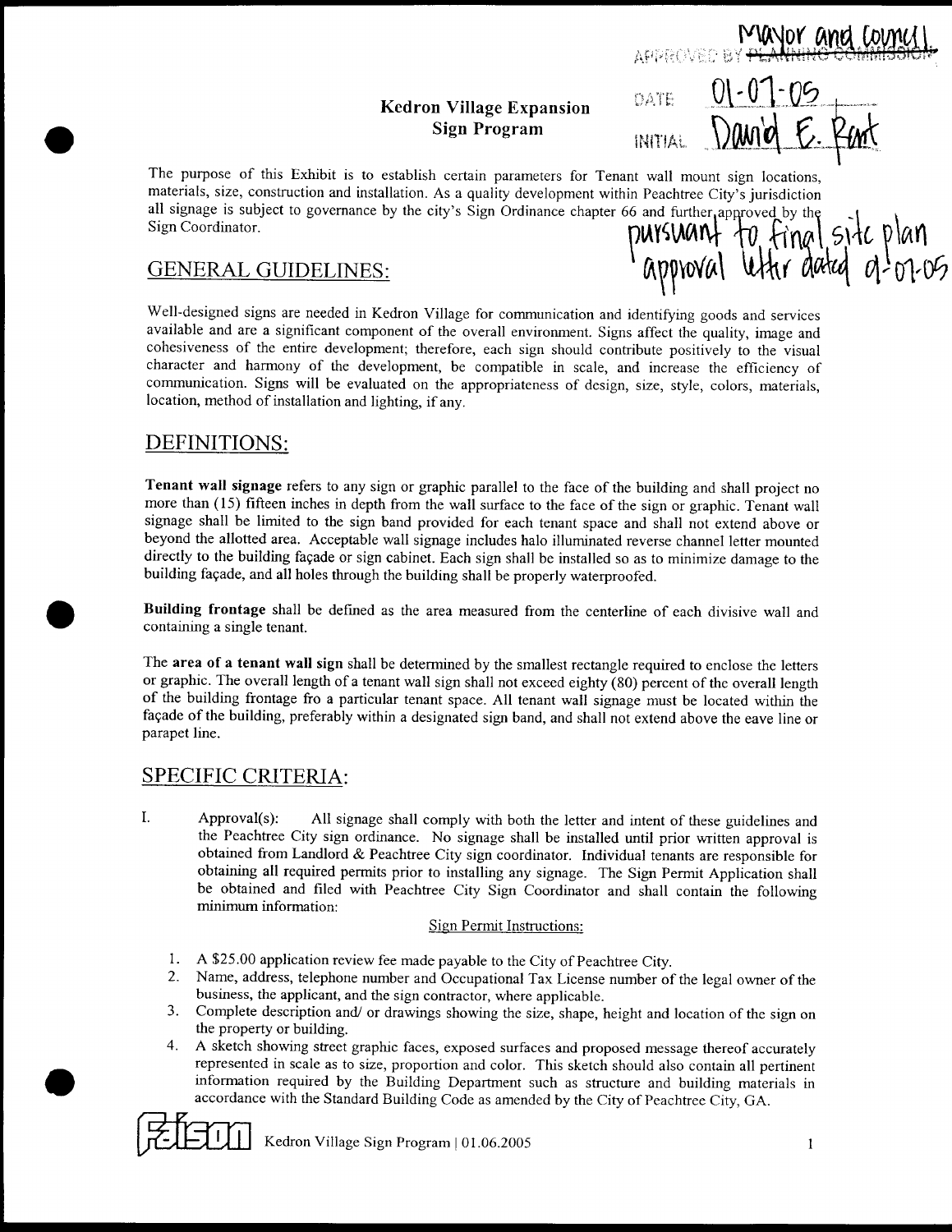- 5. Color and material samples completely described and keyed to the proposed sign.
- <sup>6</sup> Agent authorization statement signed by the owner or authorized manager of the business allowing agent or sign contractor to act in their place, if applicable.
- 7. Zoning, property dimensions, vicinity map, site address, highway right-of-way, compliance with the electrical code (if applicable) and any such information deemed necessary for a complete review of the application

The initial determination to grant or deny a sign permit shall be made by the City Planner. If the applicant is not satisfied with this determination or should the City Planner determine that the application is more appropriately acted upon by the Sign Committee, the matter shall be deferred to the Sign Committee for final action. A decision shall be rendered within 15 days within fifteen  $(15)$  days from the filing date.

City approval procedure is subject to change

e

e

II. NUMBER OF WALL SIGNS: The following Tenants shall be allowed a maximum of (1) one wall sign: those occupying retail buildings 100B, 200, 500, 600 and out parcel retail buildings 200 and 300

The following tenants shall be allowed a maximum of  $(2)$  two wall signs,  $(1)$  one per storefront with an unobstructed entrance open to the public: those occupying retail buildings 100A, 300, 400, 700, 800, 900 and out parcel retail buildings 100, and 400.

Where  $(2)$  two signs are permissible, each should be alike in type, style, and size.

Tenants in second floor offices are allowed signage exceeding 25' above grade if the primary mode of business is non-commercial/retail.

III. SIZE OF WALL SIGNS: Each tenant with less than 100 linear feet of building frontage shall be permitted  $(1-\frac{1}{2})$  one and one half square feet of sign area per building frontage with a maximum area of (100) one hundred square feet. No sign shall extend further than (15) fifteen inches away from the wall surface

Each tenant with 100 linear feet or more building frontage shall be permitted  $(2-\frac{1}{2})$  two and one half square feet of sign with a maximum area of  $(150)$  one hundred fifty square feet. No sign shall extend further than (15) fifteen inches away from the wall surface.

IV. LOCATION: Tenant wall signage shall be located in the sign band identified on the approved building elevations As part of the Sign Permit application <sup>a</sup> drawing showing the location of the sign on the building elevation must be provided

Each sign shall be installed so as to minimize damage to the building façade, and all holes through the building shall be properly waterproofed

V. LETTERS & ELECTRICAL: Individual, halo-illuminated reverse channel letters mounted directly to the building façade or sign cabinet. Letters to consist of a painted aluminum return face, both of which are to be painted the same color. Individual letters shall be halo illuminated by 15mm neon tubing. Refer to the Cabinet Mounted Reverse Channel Letter detail.

Electrical power shall be supplied by a 20 amp, 120-volt primary circuit installed on the sign mounting fayade Individual letters shall be illuminated with neon tubing All electrical connections shall be enclosed in conduit rated for that application. Electrobit or similar minimum half-inch diameter conduit shall be used between the building and the letters. If high voltage transformers are used, the high voltage (GTO) wiring must be enclosed with high voltage sleeving. All transformers shall meet U.L. 2161 code, stating that all transformers of  $7.500$  volts and higher are to have a secondary ground fault interruption (SFGI) safety device. If light emitting diode (L.E.D.) lighting is used, the sleeving is not required. All electrical connections

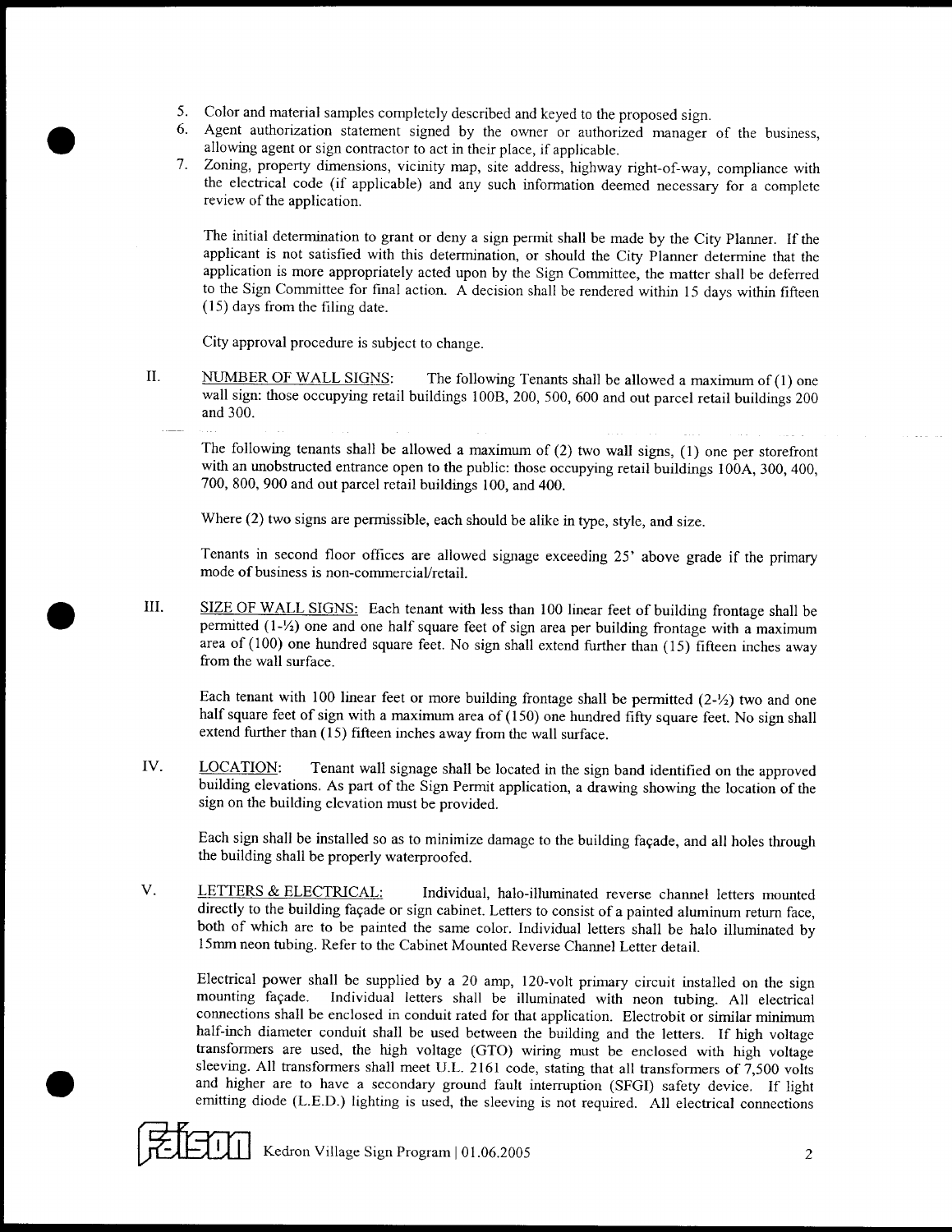shall be made by a licensed electrician at the tenant's expense. Prior to performing any electrical work, appropriate permits and inspections must be obtained from the  $\text{Citv's}$  Building Department

VI. SIGN TYPE: Tenant wall signage shall be limited to the sign band provided for each tenant space and shall not extend above or beyond the allotted area. Acceptable wall signage includes halo illuminated reverse channel letter mounted directly to the building façade or sign cabinet. Raceways are not permitted. (see detail below).

e



VII. WINDOW SIGNAGE: Window signage should be securely attached to the interior of the window, or frame, or in a neat, orderly and professional appearing manner. Neon signage shall not be located in tenant windows No more than six windows can display window signage The maximum size of a window sign shall not exceed (6) square feet, and no window sign shall extend from one window to another.

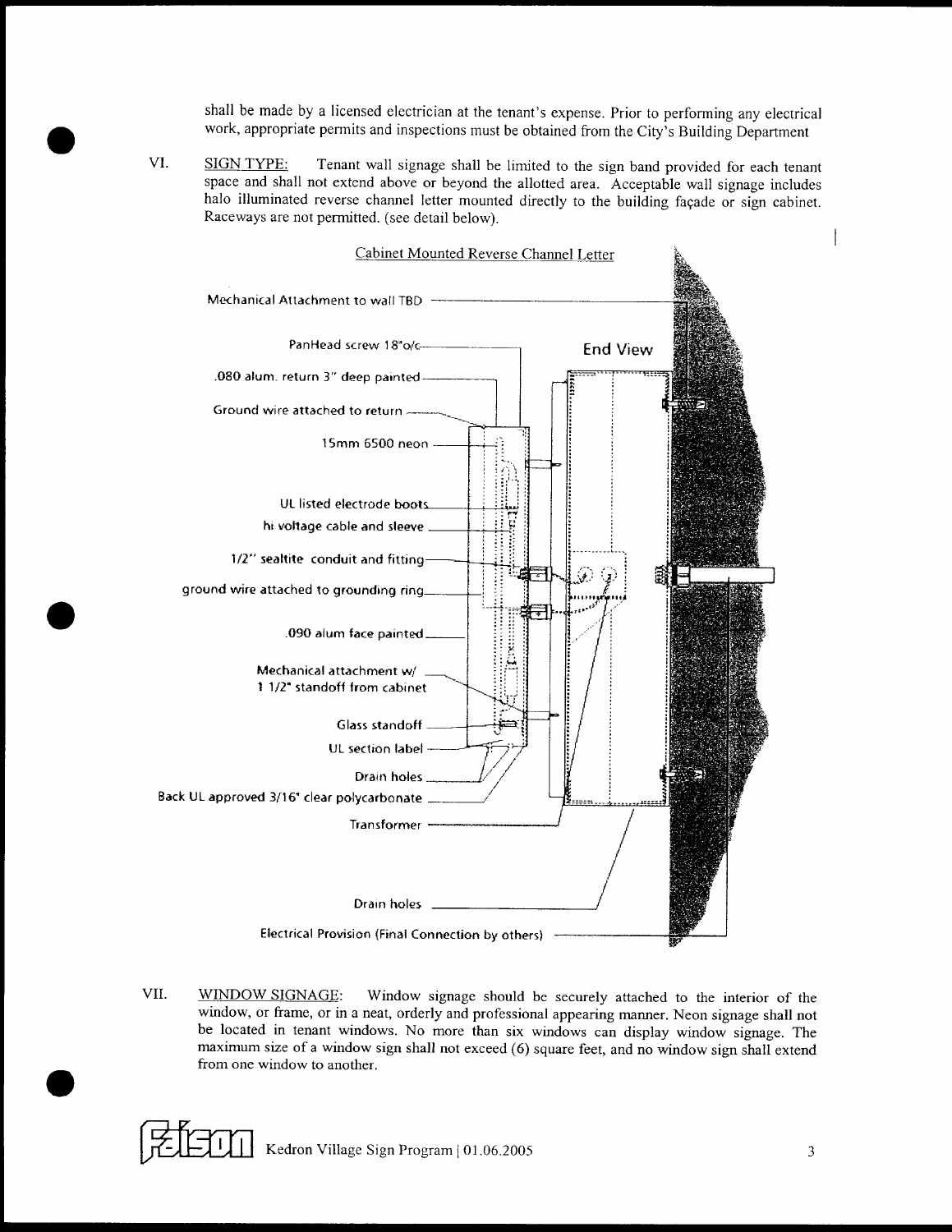VIII. DOOR SIGNAGE: Door signs cannot exceed a maximum of  $(1-\frac{1}{2})$  one and one half square feet nor should they exceed 50% of the door area (excluding frame or jamb).

e

Each tenant shall be required to include the name of the store and the specific unit number applied to the rear of the door of the business. The unit number and name shall be applied with white reflective vinyl letters, which are no more than 4" in height. The sign area may not exceed  $1 \frac{1}{2}$  sf in size, and must be mounted at  $5'$  in height from the bottom of the door.

IX. MOUNTING: Prior to mounting any letter or sign cabinet to the exterior of a building, the sign contractor must coordinate with the City's Building Department to ensure the mounting techniques are appropriate for the specific wall sign

Sign shall project no more than (15) fifteen inches in depth from the wall surface to the face of the sign or graphic. Any building penetrations must be sealed completely with sealant by Tenant or Tenant's sign contractor.

- X. PROHIBITED SIGNAGE: No flashing signs, animated signs, electronic reader boards, plastic and/or translucent panels shall be permitted in the Retail Center.
- XI. COLORS & LOGOS: The color used for the return of each letter or sign cabinet shall match the face of the letter or sign cabinet. Tenants may use corporate colors for individual reverse channel letters and logos. Sign cabinets shall be finished to match the color of EIFS panels within the retail center. All colors and logos are to be reviewed by landlord prior to signage fabrication.
- XII. TYPE-FACE: Type faces for use on all signs shall be Cooper Black, Windsor, Humanist 521 Bold, Goudy Old Style Bold, Bookman Bold or Avant Garde Bold(see below), or other style only if expressly approved in writing by Landlord

Acceptable Type Faces

# Cooper Black ABCDEFGHIJKLMNOPQRSTUVWXYZ 1234567890

# Windsor ABCDEFGHIJKLMNOPQRSTUVWXYZ 1234567890

# Humanist 521 Bold ABCDEFGHIJKLMNOPQRSTUVWXYZ 1234567890

Goudy Old Style Bold ABCDEFGHIJKLMNOPQRSTUVWXYZ 1234567890

# Bookman Bold ABCDEFGHIJKLMNOPQRSTUVWXYZ 1234567890

Avant Garde Bold ABCDEFGHIJKLMNOPQRSTUVWXYZ 1234567890

Kedron Village Sign Program | 01.06.2005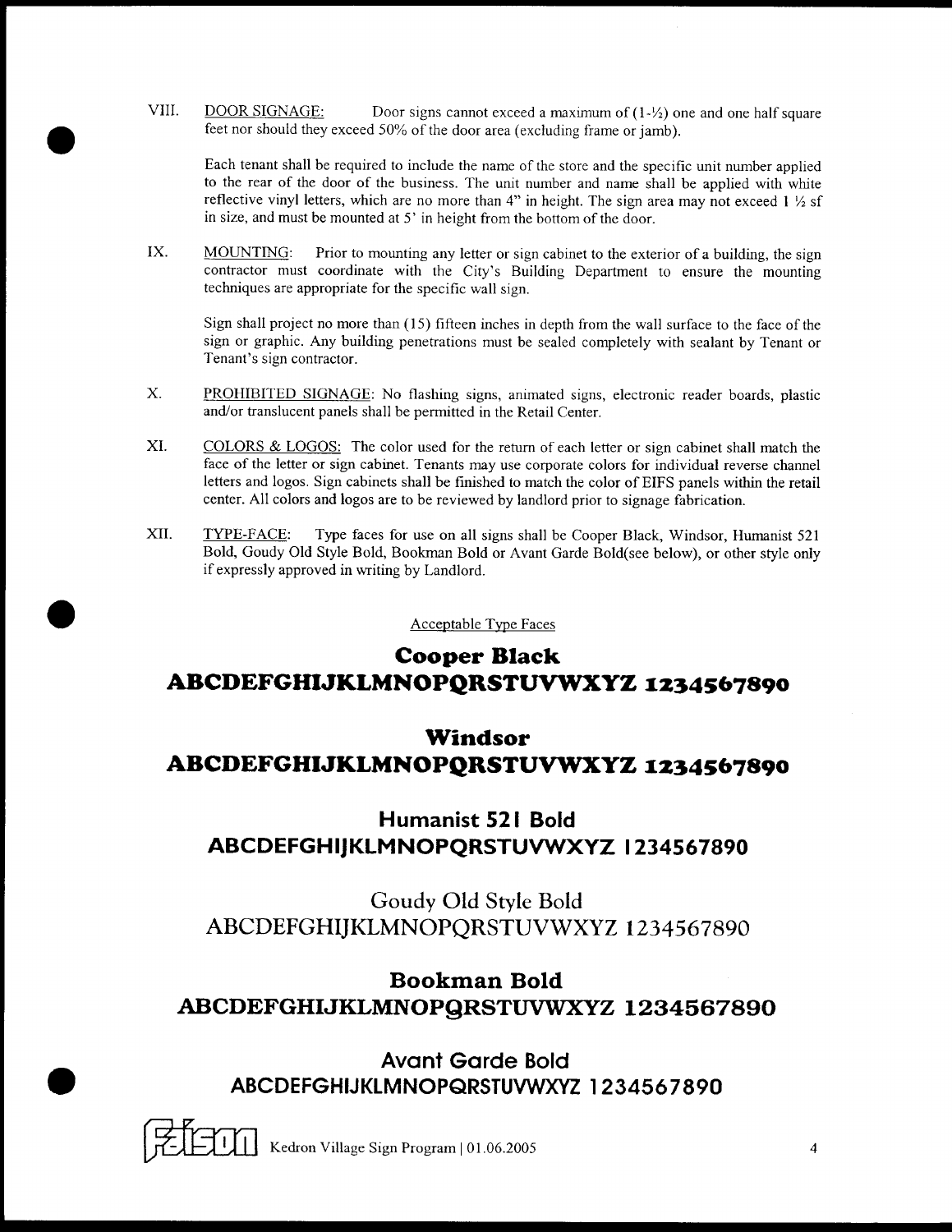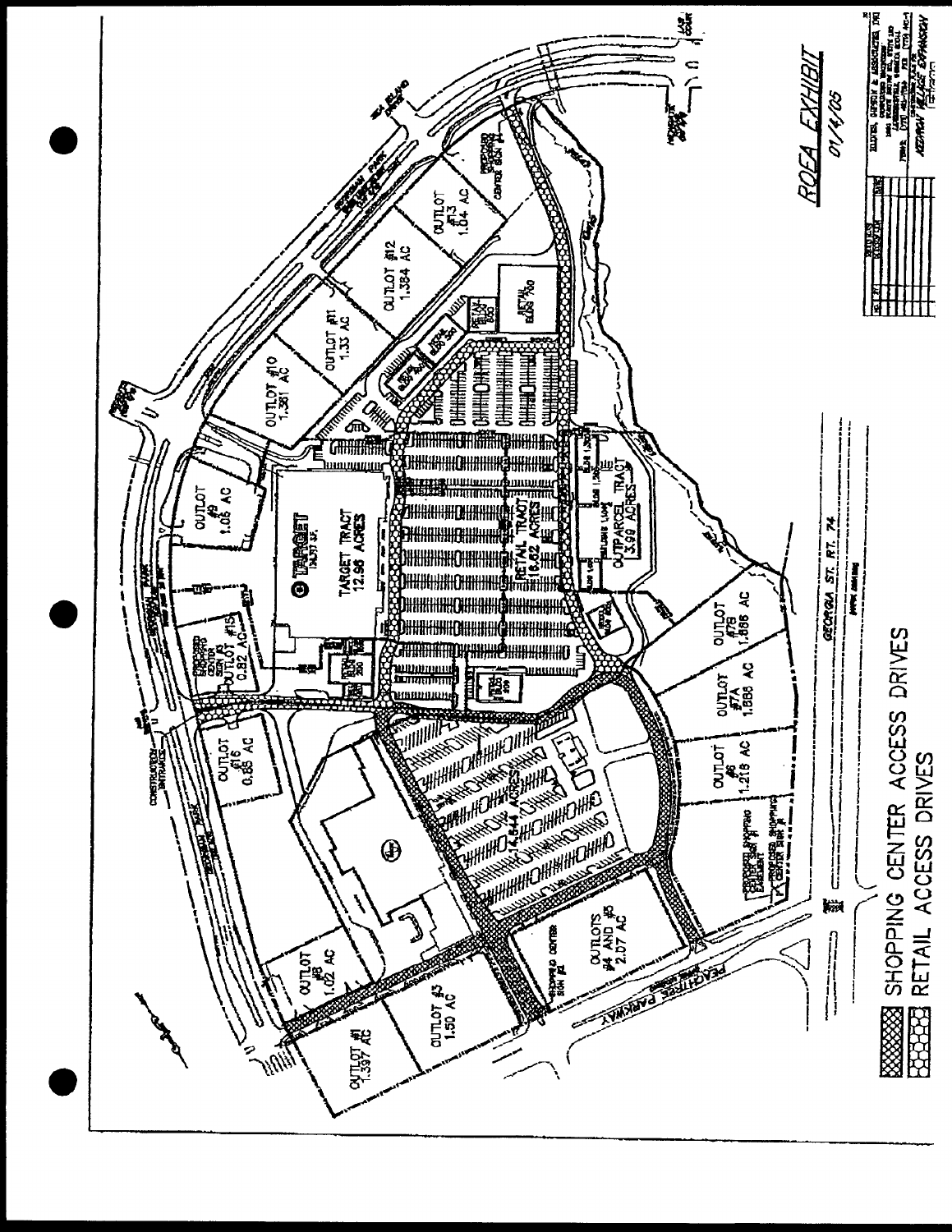## Chuck Borysiak@Atlanta

າm: nt: To Subject

e

 $\rightarrow$  $\geq$  $\rightarrow$  $\geq$  David Rast [drast@ptcgovernment.org] Friday, May 27, 2005 1:21 PM Chuck Borysiak@Atlanta Blade signage

This is the language from the approved sign program:

Blade signage

In addition to all other permitted signs, each tenant may install one (1) projecting (blade) sign to identify the entrance or location of the business. The overall design of the blade sign must be architectural compatible with the building and approved by the landlord. The blade sign shall not exceed six (6) feet in area; shall maintain a seven (7) foot minimum clearance between finish grade and the bottom of the sign; and shall not be lighted.

David E. Rast, ASLA City Planner/ Zoning Administrator City of Peachtree City 153 willowbend Road Peachtree City, GA 30269 phone: (770) 487-5731  $fax:$  (770) 631-2552

The information contained in this transmission is legally privileged and confidential information intended only for the use of the individual (s) named above. If the reader of this message is not the intended recipient, you are hereby notified that any ssemination, distribution or copying of this transmission is strictly prohibited. If i have received this transmission in error, please contact the sender immediately.

 $\mathbf{1}$